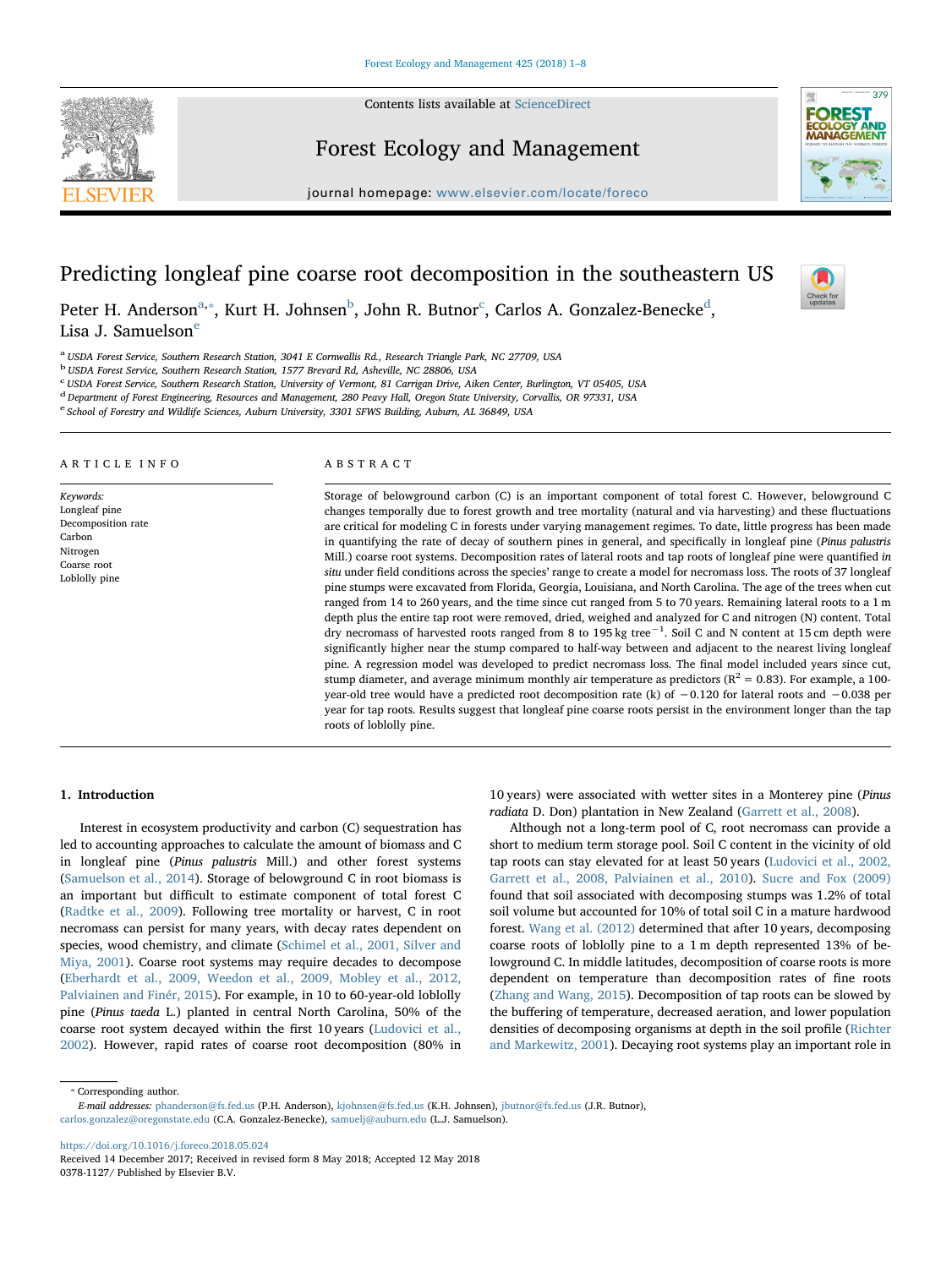soil nutrient dynamics, C cycling, and thus forest productivity ([Jurgensen et al., 1997, Clemmensen et al., 2013\)](#page-6-7). Lower soil bulk density and the presence of macropores associated with decaying stumps provide a matrix for live root proliferation ([Angers and Caron,](#page-6-8) [1998\)](#page-6-8).

This research was part of a larger study that developed C sequestration models for longleaf pine plantations and natural stands ([Gonzalez-Benecke et al., 2015\)](#page-6-9) to help guide forest C management across the southeastern U.S. [\(Samuelson et al., 2014, 2017](#page-6-0)). Tap roots of old longleaf pine have been observed to last intact for many decades, showing little visual evidence of decay and are harvested as a source of quality kindling commonly called "fatwood" or "lighter wood". Despite the general acceptance that dead longleaf pine tap roots can persist for decades, there is no quantitative data available for C sequestration models. An average root:shoot mass ratio of 0.43 was reported for longleaf pine trees older than 50 years of age ([Samuelson et al., 2017](#page-6-10)), which is higher than many other conifers [\(Levy et al., 2004](#page-6-11)). Greater relative C allocation to roots in longleaf pine may lead to a larger live and dead belowground C pool compared to other species. Therefore, our objectives were to: (1) quantify C storage in decaying longleaf pine roots across a range of tree ages at time of harvest and times since harvest, and (2) develop a predictive model for longleaf pine coarse root decomposition that can be incorporated into C sequestration models. We hypothesized that coarse roots of longleaf pine decay at a slower rate than decay rates reported for other southern pines.

# 2. Materials and methods

# 2.1. Study sites

Based on access and degree of documentation of stand age and years since tree harvest, 11 locations were selected across the east–west range of the longleaf pine, from Louisiana to North Carolina ([Fig. 1](#page-1-0)). Stump location, age of the tree when cut (Age), and years since cut (YSC) were determined with the help of on-site land managers and land use records. Stumps selected for this study were from trees cut either for production harvest or research. Those that died naturally (i.e. not cut) were not selected. A total of 37 stumps were identified and excavated ([Fig. 1](#page-1-0)). Age ranged from 14 to 260 years and YSC ranged from 5 to

70 years ([Table 1](#page-2-0)). Average minimum monthly air temperature value  $(T_{min})$  was assigned to each site using the USDA Plant Hardiness Zone map (PHZ) [\(Table 1\)](#page-2-0).

## 2.2. Stump collection

After identifying stumps, underbrush and leaf litter were removed from the soil surface. A square pit 1 m from the stump edge was then laid out. The area of these pits ranged from 4.7 to 6.8  $m^2$ , depending on stump diameter. For stumps decayed at the ground line, the remaining bark ring was used to estimate the diameter of the stump (DS). Remaining lateral roots were hand excavated and sorted by depth (0–10, 10–20, 20–30, 30–50, and 50–100 cm). Soil from the pit was sifted through a 6 mm screen. Few lateral roots were found below 30 cm. A small backhoe was used to loosen soil and remove the tap root. Tap roots were taken to the laboratory, cleaned, and cut at ground level and by depth (0–10, 10–20, 20–30, 30–50, 50–100 cm and every 50 cm below 100 cm). All woody components were dried at 65 °C to a constant mass and weighed. Samples were then ground using a wood chipper. Subsamples were taken from the chipped material and ground using a Wiley mill. Wood C and nitrogen (N) concentrations were determined by dry combustion with detection by thermal conductivity (Flash EA 1112 series CN analyzer, Thermo Finnigan Instruments, Milan, Italy). To correct for mineral soil contamination, loss on ignition was measured on all samples.

# 2.3. Total soil C, N, and bulk density

To characterize spatial variation in soil C and N contents and soil bulk density proximal to stumps and residual live trees, two linear transects 90° apart were run from each stump to the nearest live trees. In plantations, the transect distance was consistent, but in older, naturally regenerated stands, the distance was variable. Prior to excavation, two samples were taken at a distance 0.5 m from the stump. Two samples were also taken 0.5 m from the nearest live tree and another two from the mid-point between the stump and the nearest living tree. Samples for determination of soil C and N, concentration and soil bulk density were collected at five depths (0–10, 10–20, 20–30, 30–50, 50–100 cm). Soil was air-dried to a constant mass and passed through a

<span id="page-1-0"></span>

Fig. 1. Map of longleaf pine range in the southeastern US ([htpp://www.fws.gov/news/blog/images/range500.gif\)](http://htpp://www.fws.gov/news/blog/images/range500.gif). Asterisks represent sites where tap roots were removed and the number removed from each site.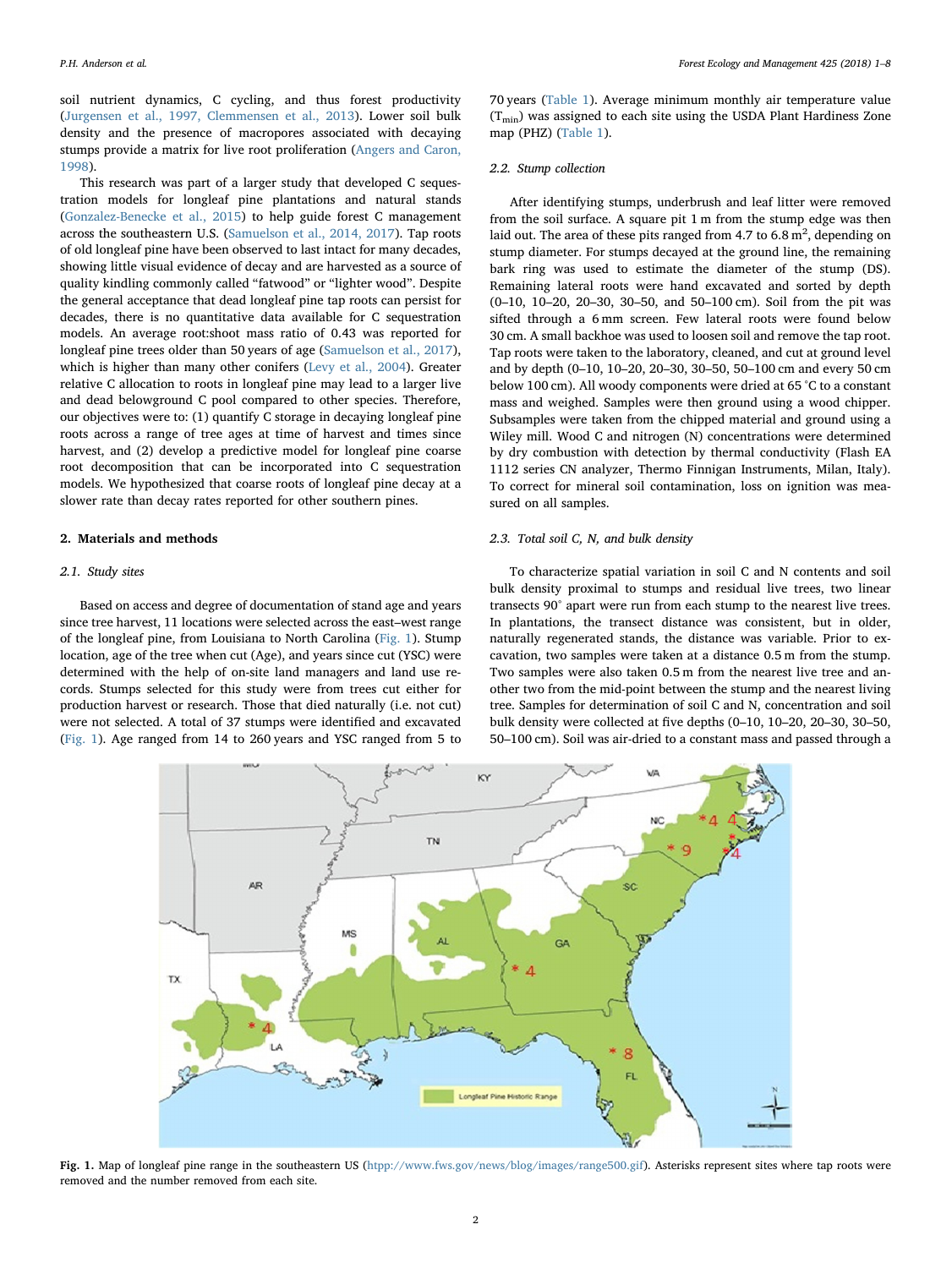#### <span id="page-2-0"></span>Table 1

Site and sampling descriptions for excavated longleaf pine tap roots including the age of the tree when cut (AGE), years since cut (YSC), USDA plant hardiness zone (PHZ), and average monthly minimum temperature  $(T_{\text{min}}, C)$  as per PHZ.

| Site                  | State | Latitude/Longitude | $#$ of Tap roots | AGE | YSC | PHZ       | $T_{\rm min}$ |
|-----------------------|-------|--------------------|------------------|-----|-----|-----------|---------------|
| Camp Lejeune          | NC    | $34.700/-77.301$   |                  | 61  | 18  | <b>8A</b> | 13.5          |
| Croatan NF            | NC.   | $34.708/-77.028$   |                  | 52  | 29  | <b>8A</b> | 14.1          |
| Duke Forest           | NC.   | $36.025/-78.990$   | ົ                | 64  | 10  | <b>7B</b> | 7.7           |
| Duke Forest           | NC.   | $36.025/-78.990$   |                  | 54  | 20  | <b>7B</b> | 7.7           |
| Fort Benning          | GA    | $32.389/-89.793$   | 4                | 14  |     | <b>8A</b> | 14.4          |
| Kisatchie NF          | LA    | $31.182/-92.743$   |                  | 61  | 15  | <b>8B</b> | 18.3          |
| Sandhills Gamelands   | NC.   | $35.113/-79.667$   |                  | 65  | 14  | <b>8A</b> | 10.6          |
| Sandhills Gamelands   | NC.   | $35.102/-79.665$   | 4                | 45  | 30  | <b>8A</b> | 10.6          |
| Sandhills Gamelands   | NC.   | $34.915/-79.578$   |                  | 260 | 70  | <b>8A</b> | 10.3          |
| University of Florida | FL.   | $29.742/-82.219$   |                  | 75  | 5   | <b>9A</b> | 20.9          |
| University of Florida | FL    | $29.742/-82.222$   | 4                | 65  | 15  | <b>9A</b> | 20.9          |

2 mm sieve to remove roots and rocks. Percent soil C and N concentrations were determined by dry combustion with detection by thermal conductivity as described previously. Soil bulk density samples were collected using a 5.7 cm diameter soil core. Total soil C and N contents (kg ha−<sup>1</sup> ) were calculated as the product of percent concentration and soil bulk density.

# 2.4. Modeling and statistics

To estimate root decay rate as a function of YSC, we used an equation developed for lodgepole pine (Pinus contorta Dougl. ex Loud.) described by [Yavitt and Fahey \(1982\)](#page-7-3):

$$
RW_t = RW_t \cdot exp(-k \cdot YSC) + \epsilon_1
$$
 (1)

where  $RW_t$  is the root mass remaining at time t,  $RW_i$  is the initial root mass, k is the decomposition rate (year<sup>-1</sup>), and  $\varepsilon_1$  is the error term, with  $\varepsilon_1 \sim N$  (0,  $s_1^2$ ). The model assumes that decomposition is proportional to the amount of mass remaining, and remaining root mass could be predicted only as a function of YSC. Since xylem structure changes as trees mature, k may also depend on tree age. Therefore, we modified the equation so that k was a linear function of tree age  $(k = a1 + a2 \cdot AGE)$ :

$$
RW_{t} = RW_{t}·exp((a1 + a2 \cdot AGE) \cdot YSC) + \varepsilon_{2}
$$
\n(2)

where a1 and a2 are fit parameters, and  $\varepsilon_2$  is the error term, with  $\varepsilon_2 \sim N$ (0,  $s_2^2$ ). Separate mass models were fit to the lateral root wood (LR), tap root wood (TR), and total coarse roots (CR, lateral + tap).

Initial LR and TR mass (kg) were determined for each tree using the functions reported by [Samuelson et al. \(2017\)](#page-6-10) for longleaf pine, and CR was determined as sum of predicted LR and TR biomass. As the equations reported in [Samuelson et al. \(2017\)](#page-6-10) used diameter at breast height (DBH) as predictor, DBH was determined from DS to DBH function fitted using data collected by [Samuelson et al. \(2014\).](#page-6-0) The 22 sample trees ranged in Age, DS (measured at 20 cm height) and DBH (measured at 137 cm height) from 12 to 87 years, 4.7 to 66.1 cm, and 2.9 to 48.6 cm, respectively. The final model was: DBH =  $0.1233 + 0.6959$  DS ( $p < 0.001$ ;  $R^2 = 0.98$ ).

Necromass loss, and root C and N contents were estimated as follow:

$$
RW_{t} = \exp(b1 + b2 \cdot YSC) + \varepsilon_{3}
$$
 (3)

where b1 and b2 are fit parameters, and  $\varepsilon_3$  is the error term, with  $\varepsilon_3$  ~ N (0, s<sub>3</sub><sup>2</sup>). In addition to YSC, other variables were included as covariates in the above model to improve the mass loss equation. The variables considered included AGE, DS and  $T_{min}$ . To determine which variables should be included in the final model, all variables were first log transformed then a stepwise procedure was used with a threshold significance value of 0.15 as the variable selection criteria. The variance inflation factor (VIF) was monitored to detect multicollinearity between explanatory variables. All variables included in the model with VIF larger than 5 were discarded, as suggested by [Neter et al. \(1996\)](#page-6-12). The

logarithm transformation was preferred as it allows for control of heterogeneity of variances, approximates normality, and uses the linear model framework to select the variables.

Explanatory variable selection and model fitting were performed using Proc Reg. Parameter estimates for intercepts in equations for remaining necromass and root C and N contents (b1, c1 and d1) include the correction proposed by [Snowdon \(1991\)](#page-7-4) for logarithm transformation of the response variable. For the root decay rate, model fitting was performed using Proc Nlin. Three measures of accuracy were used to evaluate the goodness-of-fit between observed and predicted values for each variable based on the model evaluation dataset: (i) root mean square error (RMSE); (ii) mean bias error (Bias); and (iii) coefficient of determination  $(R^2)$ . The residuals were examined by plotting them over the predicted and dependent variables for each model.

Position differences in soil C and N contents by soil depth were analyzed using Proc Mixed. Means separation by position was performed by the Tukey's procedure. All model fitting and statistical analyses were performed using SAS 9.3 (SAS Inc., Cary, NC, USA).

We compared predictions of remaining necromass over time for longleaf and loblolly pine. Our model was used for longleaf pine and a model developed by [Ludovici et al. \(2002\)](#page-6-4) was used for loblolly pine. The model developed for loblolly pine included DS and YSC as predictive variables. Although these are not direct species comparisons, we set the parameters for the longleaf pine model to match the PHZ for the location of the loblolly pine trees sampled in [Ludovici et al. \(2002\)](#page-6-4) (Duke University Forest, Durham, NC) and set the initial tree size to 60 cm in both models. In the simulation, tree age was 50 years at time of cut, the necromass of the tap root was set to 80% and lateral necromass was set to 20%.

#### 3. Results

# 3.1. Root necromass, C and N

Mean tap root and lateral necromass decreased with soil depth at each site. Tap root length ranged from 60 to 340 cm in the 14 and 61 year-old trees, respectively. Lateral root necromass ranged from 0 to 66% of total necromass with a mean of 19.2%. Lateral root necromass ranged from 0 to 68.1 kg tree<sup>-1</sup> while tap root necromass ranged from 8.6 to 125.2 kg tree<sup>-1</sup>. A summary of lateral, tap and coarse root necromass is shown in [Table 2.](#page-3-0) Total root C concentration ranged from 42.5 to 57.8% with a mean of 53.2% (data not shown). Total root N concentration ranged from 0.05 to 0.27% with a mean of 0.11% (data not shown).

#### 3.2. Soil C, N, contents and soil bulk density

Total soil C content at the stump was significantly greater  $(p < 0.05)$  than at the middle of the transect at 10–20 and 20–30 cm depths ([Fig. 2](#page-3-1)A). Soil C content at the stump was also significantly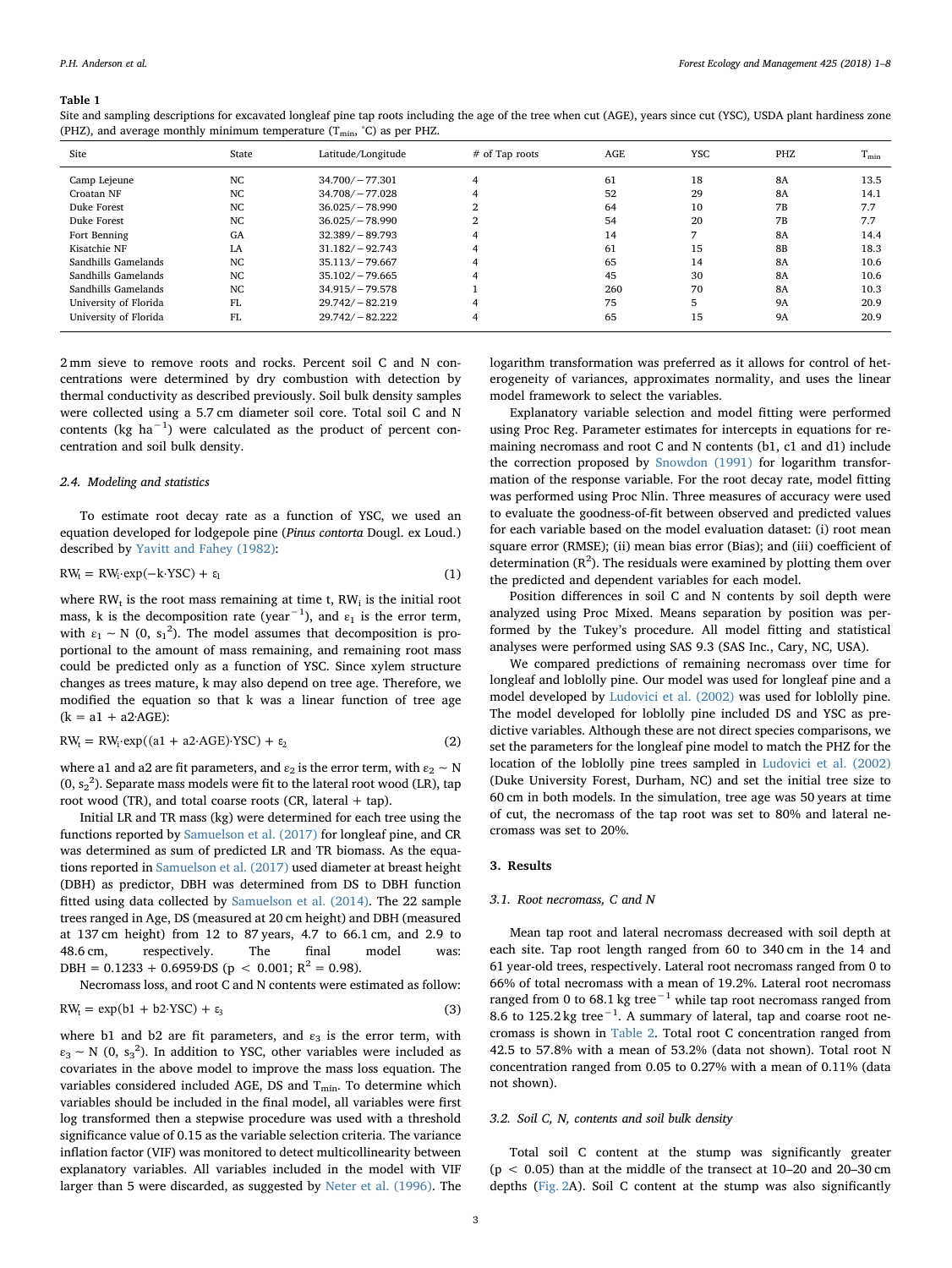#### <span id="page-3-0"></span>Table 2

| Site                  | State | N              | <b>AGE</b> | DS   | $DBH^a$ | $LR_M$      | $TR_M$       | $CR_{M}$     |
|-----------------------|-------|----------------|------------|------|---------|-------------|--------------|--------------|
| Camp Lejeune          | NC.   | 4              | 61         | 42.8 | 29.5    | 3.8(1.3)    | 50.5(10.1)   | 54.3 (11.3)  |
| Croatan NF            | NC    | 4              | 52         | 53.8 | 37.1    | 9.7(2.7)    | 41.8(5.6)    | 51.5(8.1)    |
| Duke Forest           | NC    | $\overline{2}$ | 64         | 55.0 | 37.9    | 5.4(3.5)    | 41.1(4.8)    | 46.5(8.3)    |
| Duke Forest           | NC.   | $\overline{2}$ | 54         | 44.3 | 30.5    | 0.0         | 14.7(2.3)    | 14.7(2.3)    |
| Fort Benning          | GA    | 4              | 14         | 20.3 | 14.0    | 0.0         | 11.8(1.9)    | 11.8(1.9)    |
| Kisatchie NF          | LA    | 4              | 61         | 63.0 | 43.4    | 35.1 (13.9) | 134.3 (17.1) | 169.4 (12.5) |
| Sandhills Gamelands   | NC    | 4              | 65         | 53.0 | 36.6    | 25.4(10.0)  | 60.6 (18.7)  | 86.0 (26.1)  |
| Sandhills Gamelands   | NC    | 4              | 45         | 48.2 | 33.2    | 1.0(0.8)    | 38.3 (19.6)  | 39.3 (19.0)  |
| Sandhills Gamelands   | NC.   |                | 260        | 65.5 | 45.2    | 6.9         | 38.8         | 45.7         |
| University of Florida | FL.   | 4              | 75         | 43.0 | 33.6    | 37.1 (17.1) | 94.0 (21.2)  | 131.1 (34.6) |
| University of Florida | FL.   | 4              | 65         | 44.3 | 30.5    | 14.0(5.3)   | 49.7(6.1)    | 63.7(11.1)   |

Number of taproots excavated (N), average stump diameter (DS, cm), diameter at breast height (DBH, cm), and necromass of the lateral (LR<sub>M</sub>; kg tree $^{-1}$ ), tap (TR $_{\rm Mi}$ kg tree<sup>−1</sup>) and coarse (CR<sub>M</sub>, tap + laterals; kg tree<sup>−1</sup>) roots at each sampling site. Mean of necromass is followed by standard error.

<span id="page-3-2"></span><sup>a</sup> DBH was estimated using a DS-DBH function ([Samuelson et al., 2014](#page-6-0)).

greater than at the live tree at the 10–20 cm depth ([Fig. 2A](#page-3-1)). There was no significant difference in soil C content between the midpoint location and the live tree at any depth ([Fig. 2](#page-3-1)A). Total soil N content at the 10–20 cm depth was significantly higher adjacent to stumps than at the midpoint position or at the live tree ([Fig. 2](#page-3-1)B). Soil bulk density at the 0–10 cm depth was significantly ( $p < 0.05$ ) higher at the middle of the transect than at the stump or at the live tree [\(Fig. 2](#page-3-1)C). At the 10–20 cm depth, soil bulk density was higher in the middle of the tree position ( $p < 0.05$ ) relative to soil bulk density at the stump ([Fig. 2C](#page-3-1)).

# 3.3. Model fitting

Model parameter estimates for functions to estimate the proportion of initial coarse root (tap + lateral) mass remaining after YSC ( $CR_{Prop}$ ),

> Stump Middle Live Tree

Soil N (kg  $ha^{-1}$ )

\*\*

<span id="page-3-1"></span>

Fig. 2. Mean soil carbon content (A), nitrogen content (B), and soil bulk density (C) by depth and position along transects between the longleaf pine stump and nearest live tree. Soil samples were taken 0.5 m from the stump and live tree. The middle position was halfway between the stump and nearest live tree. \* Represents a significant ( $p < 0.05$ ) difference between the stump and middle position. \*\* Represents a significant ( $p < 0.05$ ) difference between the stump and live tree. \*\*\* Represents a significant (p < 0.05) difference between the middle and stump and live tree positions.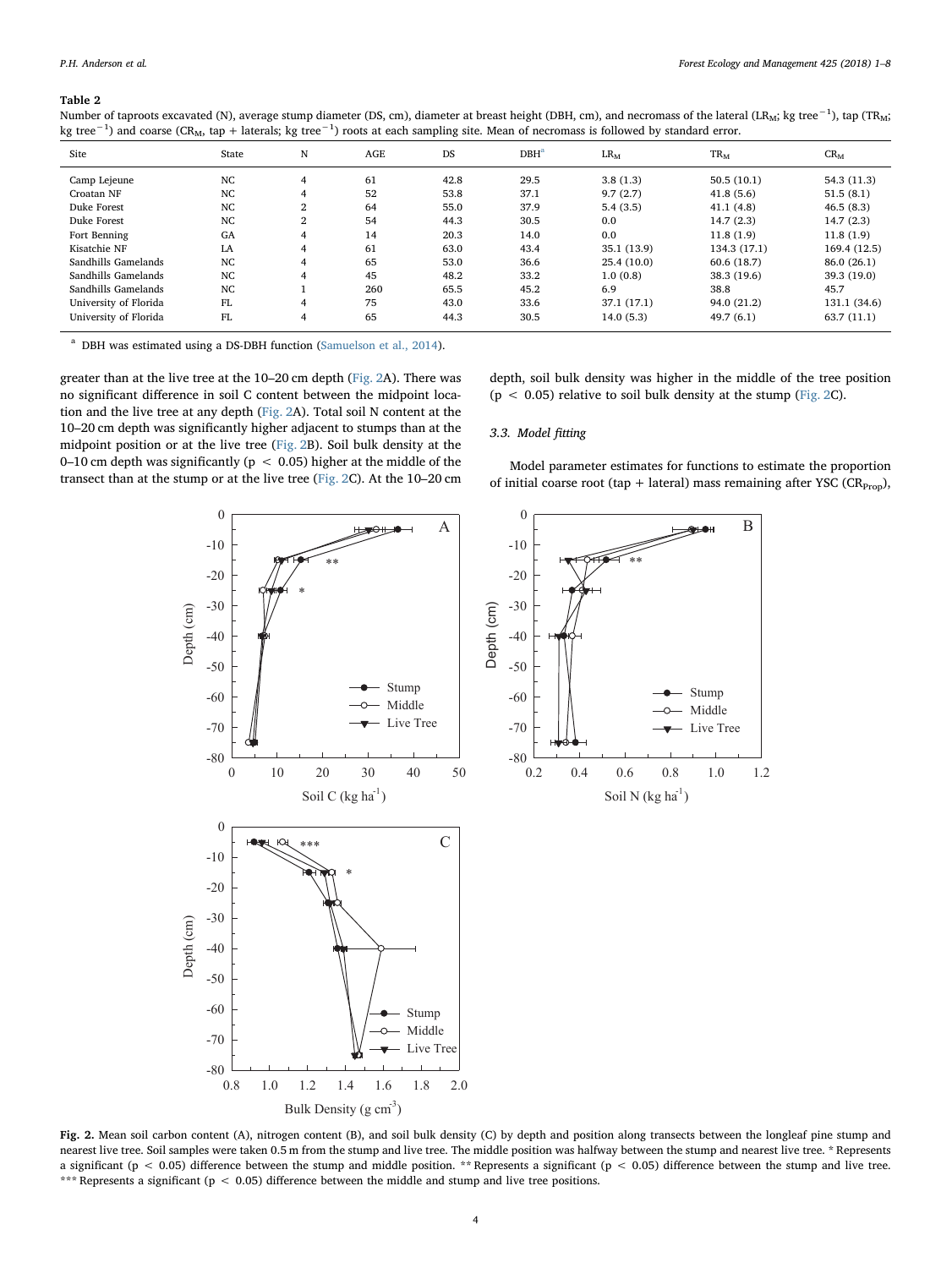#### <span id="page-4-0"></span>Table 3

Parameter estimates and fit statistics of the selected functions to estimate decay rate for and predict remaining root necromass of longleaf pine coarse roots. Notation:  $CR_{\text{Pron}}$  is the proportion of initial coarse root (tap + lateral) mass remaining after years since cut (YSC);  $CR_M$  is the necromass of the coarse roots (tap + lateral; kg) after YSC; CR<sub>C</sub> is the remaining carbon content of the coarse roots (tap + lateral; kg) after YSC; CR<sub>N</sub> is the nitrogen content of the remaining coarse roots (tap + lateral; kg) after YSC; AGE is age when tree was cut (years); DS is stump diameter over bark (cm);  $T_{min}$  is average minimum monthly temperature of plant hardiness zone (°C).

| Variable        | Model                                                  | Parameter      | Parameter Estimate | SE      | $R^2$ | Partial- $R^2$ | <b>RMSE</b> | $CV\%$ |
|-----------------|--------------------------------------------------------|----------------|--------------------|---------|-------|----------------|-------------|--------|
| $CR_{Prop}$     | $= exp^{((k + a2 * AGE) * YSC)}$                       | k              | $-0.0578$          | 0.00615 | 0.897 |                | 0.167       | 35.2   |
|                 |                                                        | a <sub>2</sub> | 0.00013            | 0.00005 |       |                |             |        |
| $CR_{M}$        | $= exp^{(b1 + b2*ln(YSC) + b3*ln(DS) + b4*ln(Tmin))}$  | $b_1$          | $-7.20281$         | 0.82537 | 0.864 |                | 0.361       | 9.3    |
|                 |                                                        | $b_2$          | $-0.45562$         | 0.11540 |       | 0.0650         |             |        |
|                 |                                                        | $b_3$          | 2.39777            | 0.20848 |       | 0.521          |             |        |
|                 |                                                        | $b_4$          | 1.21002            | 0.19977 |       | 0.278          |             |        |
| CR <sub>C</sub> | $= exp^{(c1 + c2 * ln(YSC) + c3(DS) + c4 * ln(Tmin))}$ | c <sub>1</sub> | $-8.19983$         | 0.80458 | 0.884 |                | 0.344       | 10.5   |
|                 |                                                        | $c_2$          | $-0.48931$         | 0.11030 |       | 0.072          |             |        |
|                 |                                                        | $c_3$          | 2.59934            | 0.19913 |       | 0.595          |             |        |
|                 |                                                        | c <sub>4</sub> | 1.09425            | 0.20103 |       | 0.217          |             |        |
| $CR_{N}$        | = $\exp^{(d1 + d2 * ln(YSC) + d3 * ln (DS))}$          | $d_1$          | $-8.12023$         | 0.98222 | 0.562 |                | 0.525       | 16.8   |
|                 |                                                        | $d_2$          | $-0.75289$         | 0.15555 |       | 0.311          |             |        |
|                 |                                                        | $d_3$          | 1.84877            | 0.29651 |       | 0.251          |             |        |
|                 |                                                        |                |                    |         |       |                |             |        |

SE: standard error, R<sup>2</sup>: coefficient of determination, RMSE: root mean square error, CV%: coefficient of variation as percent (100∙RMSE/mean). For all parameter estimates:  $P < 0.05$ .

#### <span id="page-4-1"></span>Table 4

Parameter estimates and fit statistics of the selected functions to estimate decay rate for and predict remaining lateral root necromass of longleaf pine lateral roots. Notation: LR<sub>Prop</sub> is the proportion of initial lateral roots mass remaining in the years since cut (TSC); LR<sub>M</sub> is the necromass of the lateral roots (kg) after YSC; LR<sub>C</sub> is the remaining carbon content of the lateral roots (kg) after YSC; LR<sub>N</sub> is the nitrogen content of the remaining lateral roots (kg) after YSC; Age is age when tree was cut (years); DS is stump diameter over bark (cm);  $T_{min}$  is average minimum temperature of plant hardiness zone (°C).

| Variable        | Model                                                       | Parameter      | Parameter Estimate | SE      | $\rm R^2$ | Partial-R <sup>2</sup> | <b>RMSE</b> | $CV\%$ |
|-----------------|-------------------------------------------------------------|----------------|--------------------|---------|-----------|------------------------|-------------|--------|
| $LR_{Prop}$     | $= exp^{((k + a2 * AGE) * YSC)}$                            | k              | $-0.1197$          | 0.02260 | 0.45      |                        | 0.314       | 47.4   |
|                 |                                                             | a <sub>2</sub> | 0.000366           | 0.00012 |           |                        |             |        |
| $LR_M$          | $= exp^{(b1 + b2 * ln(YSC) + b3 * ln(DS) + b4 * ln(Tmin))}$ | $b_1$          | $-18.35247$        | 3.54689 | 0.640     |                        | 1.388       | 37.4   |
|                 |                                                             | $b_2$          | $-0.70000$         | 0.26265 |           | 0.0980                 |             |        |
|                 |                                                             | $b_3$          | 4.53677            | 0.77900 |           | 0.247                  |             |        |
|                 |                                                             | $b_4$          | 1.75683            | 0.53065 |           | 0.295                  |             |        |
| LR <sub>C</sub> | = $exp^{(c1 + c2 * ln(YSC) + c3 * ln(DS) + c4 * ln(Tmin))}$ | $c_1$          | $-18.96912$        | 3.39184 | 0.661     |                        | 0.880       | 50.8   |
|                 |                                                             | $c_2$          | $-0.69692$         | 0.25117 |           | 0.100                  |             |        |
|                 |                                                             | $c_3$          | 4.50188            | 0.74495 |           | 0.247                  |             |        |
|                 |                                                             | $c_4$          | 1.79640            | 0.50746 |           | 0.314                  |             |        |
| $LR_N$          | $= exp^{(d1 + d2 * ln(YSC) + d3 * ln (DS))}$                | $d_1$          | $-17.06214$        | 3.84098 | 0.445     |                        | 1.813       | 23.7   |
|                 |                                                             | $d_2$          | $-1.23034$         | 0.32889 |           | 0.288                  |             |        |
|                 |                                                             | $d_3$          | 4.06652            | 1.03927 |           | 0.158                  |             |        |

SE: standard error, R<sup>2</sup>: coefficient of determination, RMSE: root mean square error, CV%: coefficient of variation as percent (100∙RMSE/mean). For all parameter estimates:  $P < 0.05$ .

## <span id="page-4-2"></span>Table 5

Parameter estimates and fit statistics of the selected functions to estimate decay rate for and predict remaining tap root necromass of longleaf pine tap roots. Notation:  $TR_{\text{Proo}}$  is the proportion of initial tap root mass remaining after years since cut (YSC); TR<sub>M</sub> is the necromass of the tap roots (kg) after YSC; TR<sub>C</sub> is the remaining carbon content of the tap roots after YSC (kg); TR<sub>N</sub> is the nitrogen content of the remaining coarse roots (kg) after YSC; Age is age when tree was cut (years); DS is stump diameter over bark (cm);  $T_{min}$  is average minimum temperature of plant hardiness zone (°C).

| Variable        | Model                                                       | Parameter | Parameter Estimate | SE      | $R^2$ | Partial $R^2$ | <b>RMSE</b> | $CV\%$ |
|-----------------|-------------------------------------------------------------|-----------|--------------------|---------|-------|---------------|-------------|--------|
| $TR_{Prop}$     | $=$ exp <sup>(k*YSC)</sup>                                  | k         | $-0.0376$          | 0.00556 | 0.834 |               | 0.270       | 56.9   |
| $TR_M$          | $= exp^{(b1 + b2 * ln(YSC) + b3 * ln(DS) + b4 * ln(Tmin))}$ | $b_1$     | $-5.80205$         | 0.86935 | 0.807 |               | 1.074       | 10.2   |
|                 |                                                             | $b_2$     | $-0.37384$         | 0.12155 |       | 0.055         |             |        |
|                 |                                                             | $b_3$     | 2.03429            | 0.21959 |       | 0.486         |             |        |
|                 |                                                             | $b_4$     | 1.05985            | 0.21042 |       | 0.266         |             |        |
| TR <sub>C</sub> | $= exp^{(c1 + c2 * ln(YSC) + c3 * ln(DS) + c4 * ln(Tmin))}$ | $c_1$     | $-8.19983$         | 0.80458 | 0.883 |               | 0.344       | 10.5   |
|                 |                                                             | $c_2$     | $-0.48931$         | 0.11030 |       | 0.072         |             |        |
|                 |                                                             | $c_3$     | 2.59934            | 0.19913 |       | 0.595         |             |        |
|                 |                                                             | $c_4$     | 1.09425            | 0.20103 |       | 0.217         |             |        |
| $TR_N$          | $= exp^{(d1 + d2 * ln(YSC) + d3 * ln (DS))}$                | $d_1$     | $-6.42584$         | 0.9257  | 0.385 |               | 1.130       | 14.6   |
|                 |                                                             | $d_2$     | $-0.53357$         | 0.1466  |       | 0.247         |             |        |
|                 |                                                             | $d_3$     | 1.17716            | 0.27945 |       | 0.138         |             |        |

SE: standard error, R<sup>2</sup>: coefficient of determination, RMSE: root mean square error, CV%: coefficient of variation as percent (100∙RMSE/mean). For all parameter estimates:  $P < 0.05$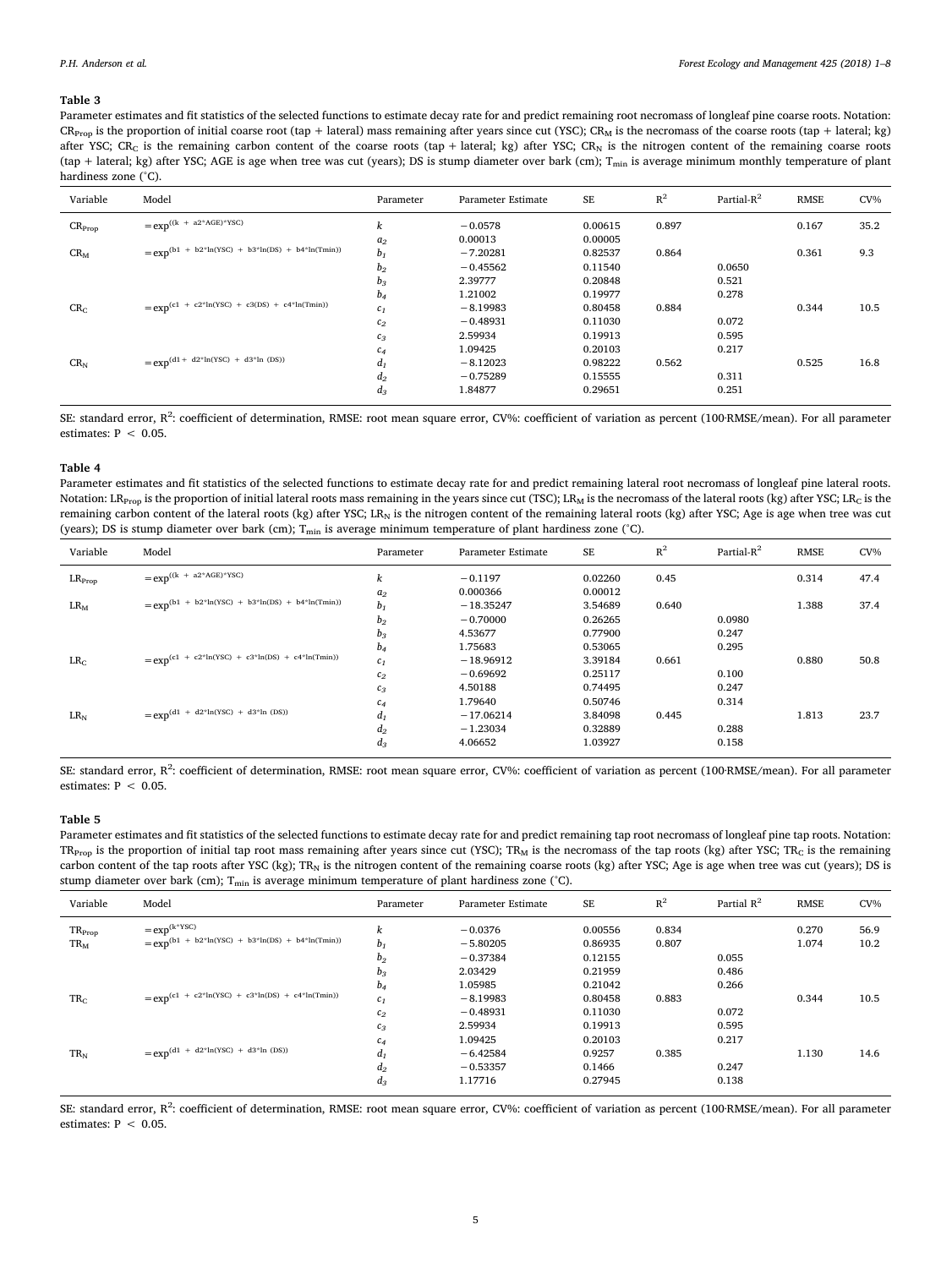and remaining necromass and C and N content for roots of longleaf pine trees are reported in [Tables 3](#page-4-0)-5. CR<sub>Prop</sub> slightly decreased as trees aged ([Table 3](#page-4-0)). For example, for a 10-year-old tree,  $CR_{prop}$  was −0.057 year<sup>-1</sup>, while for a 100-year-old tree, CR<sub>Prop</sub> was −0.045 year<sup>-1</sup>. The necromass of CR after harvest (CR<sub>M</sub>) depended on YSC, DS, and  $T_{min}$ . The final model explained 86% of  $CR_M$  variability. The amount of CR<sub>M</sub> was mainly controlled by DS (partial  $R^2 = 0.52$ ) followed by T<sub>min</sub> (partial R<sup>2</sup> = 0.28) and YSC (partial R<sup>2</sup> = 0.06). The amount of C content remaining after harvest (CR<sub>C</sub>) also depended on YSC, DS, and T<sub>min</sub>. CR<sub>C</sub> was mostly explained by DS (partial  $R^2 = 0.60$ ) and to a lesser extent T<sub>min</sub> (partial  $R^2 = 0.22$ ) and YSC (partial  $R^2 = 0.07$ ). The amount of N content remaining after harvest (CR<sub>N</sub>) was related only to DS and YSC.  $CR_N$  was mostly explained by YSC (partial  $R^{2} = 0.31$ ) and DS (partial  $R^{2} = 0.25$ ). Scatter plots of residuals showed no evidence of bias for any of the final models.

The proportion of lateral root remaining after YSC  $(LR_{Pron})$  decay rate slightly decreased as trees aged [\(Table 4\)](#page-4-1). For example, for a 10 year-old tree, the LR $_{\mathrm{Prop}}$  =  $-0.120$  year $^{-1}$ , while for a 100-year-old tree, the LR<sub>Prop</sub> =  $-0.083 \text{ year}^{-1}$ . Similar to CR<sub>M</sub>, LR<sub>M</sub> depended on YSC, DS, and  $T_{\text{min}}$  [\(Table 4\)](#page-4-1). The final model explained 64% of  $LR_M$ variability. The amount of  $LR_M$  was mainly controlled by  $T_{min}$  (partial  $R<sup>2</sup> = 0.30$ ) and DS (partial  $R<sup>2</sup> = 0.25$ ) followed by YSC (partial  $R^2 = 0.10$ ). Similar to LR<sub>M</sub>, LR<sub>C</sub> also depended on YSC, DS, and T<sub>min</sub>. Variability in LR<sub>C</sub> was mostly explained by T<sub>min</sub> (partial  $R^2 = 0.31$ ) and DS (partial  $R^2 = 0.25$ ) and to a lesser extent YSC (partial  $R^2 = 0.10$ ). Also similar to  $CR_N$ , LR<sub>N</sub> depended only on DS and YSC ([Table 4](#page-4-1)). LR<sub>N</sub> was mostly explained by YSC (partial  $R^2 = 0.29$ ) followed by DS (partial  $R^2 = 0.16$ ). Scatter plots of residuals showed no evidence of bias for any of the final models selected.

The proportion of tap root remaining after YSC (TR<sub>Prop</sub>) decay rate k was not affected by tree age. The tap root k was -0.038 year<sup>-1</sup> ([Table 5\)](#page-4-2). Similar to  $CR_M$  and  $LR_M$ ,  $TR_M$  depended on YSC, DS, and  $T_{min}$ . The model selected explained 81% of  $TR_M$  variability. The amount of TR<sub>M</sub> was mainly controlled by DS (partial  $R^2 = 0.49$ ) followed by T<sub>min</sub> (partial  $R^2 = 0.27$ ) and in a lesser extent by YSC (partial  $R^2 = 0.06$ ). Also similar to  $CR_C$  and  $LR_C$ ,  $TR_C$  depended on YSC, DS, and  $T_{min}$ . TR<sub>C</sub> was mostly explained by DS (partial  $R^2 = 0.59$ ) and T<sub>min</sub> (partial  $R<sup>2</sup> = 0.22$ ) and to a lesser extent YSC (partial  $R<sup>2</sup> = 0.07$ ). Also similar to  $CR_N$  and  $LR_N$ ,  $TR_N$  depended only on DS and YSC.  $TR_N$  was mostly explained by YSC (partial  $R^2 = 0.25$ ) followed by DS (partial  $R^{2} = 0.14$ ). Scatter plots of residuals showed no evidence of bias for any of the final models (data not shown).

When comparing predictions of remaining necromass over time for longleaf pine (using the model reported in this study) and for loblolly pine (using the model developed by [Ludovici et al., 2002](#page-6-4)), we observed that even though both the longleaf pine and loblolly pine model simulations show similar decay rates in the early years following cutting (at 10 years, 59% remained for longleaf pine and 64% remained for loblolly pine), the longleaf pine model indicated that the longleaf pine tap root persisted in the environment longer than the loblolly pine tap root. After 60 years, 30% of the tap root necromass of longleaf pine remained compared to 5% remaining in loblolly pine. One hundred years after cutting, the model predicted that 25% of longleaf tap root necromass remained ([Fig. 3](#page-5-0)).

## 4. Discussion

Belowground dead wood is an important component of total forest C. As an example, [Petersson and Merlin \(2010\)](#page-6-13) suggested that five times more C was stored in stump dead wood than in aboveground dead wood in forests in Sweden. [Wang et al. \(2012\)](#page-7-1) estimated that decaying roots of loblolly-shortleaf pine forests harvested between 1995 and 2005 in South Carolina stored 7.1 Tg C. However, most forest C assessments do not consider C in decomposing roots, because of the paucity of data on coarse root decay and variability in reported decay rates among species and climates. For instance, in Australia, 20% of Monterey pine coarse

<span id="page-5-0"></span>

Fig. 3. Predicted necromass by years since cut for tap root and lateral components for a longleaf pine tree simulated using equations developed in this work and for a loblolly pine tree using a predictive equation from [Ludovici et al.](#page-6-4) [\(2002\)](#page-6-4). Age =  $50$  years and stump diameter =  $60$  time of cut.

root biomoass remained 25 years after harvest whereas 80% of cypress pine (Callitris glaucophylla J. Thomp and L. Johnson) root biomass remained after 50 years ([Ximenes and Gardner, 2006](#page-7-5)). In Norway, a study of stump decomposition at ground level reported k of −0.048 and −0.052 year−<sup>1</sup> for Scots pine (Pinus sylvestris L) and Norway spruce (Picea abies (L.) Karst.), respectively ([Shorohova et al., 2008\)](#page-6-14). Based on a k =  $-0.046$  year<sup>-1</sup>, [Melin et al. \(2009\)](#page-6-15) predicted the time required for the loss of 50% and 95% of the coarse root wood of Norway spruce in Sweden was 15 and 64 years, respectively. In Wyoming, [Yavitt and](#page-7-3) [Fahey \(1982\)](#page-7-3) reported a k =  $-0.051$  year<sup>-1</sup> for roots with a diameter of 2 – 5 cm for lodgepole pine (Pinus cortorta Doul. ex Loud.) seven years after harvest.

In the southern United States, [Ludovici et al. \(2002\)](#page-6-4) examined the decay rate of loblolly pine and found a necromass loss of 50% after 10 years and that less than 5% of coarse root necromass persisted 60 years after harvest. [Wang et al. \(2012\)](#page-7-1) estimated that 35% of root necromass of loblolly pine trees in South Carolina remained 10 years after harvest and 12% remained after 20 years. Our total coarse root model (lateral + tap root,  $k = -0.058 \text{ year}^{-1}$ ) predicted 54% of longleaf pine necromass remaining after 10 years and 17% present after 60 years. When the total necromass model was separated by component, we found that there was a rapid decrease in lateral root necromass  $(k = −0.120$  year<sup>-1</sup>). In 10 years, 26% of lateral root remained and after 60 years only 8% remained. The tap root had a much lower decomposition rate ( $k = -0.038$  year<sup>-1</sup>) than lateral roots and constituted the majority (80%) of initial necromass. Simulations of root necromass of longleaf pine compared to loblolly pine indicated that the tap root of longleaf pine persisted in the environment longer as the longleaf pine tap root decomposed more slowly than the rate for loblolly pine. Therefore, necromass could be a significant contributor to C sequestration in longleaf pine forests, particularly given the high total root:shoot ratio reported for longleaf pine ([Samuelson et al., 2017\)](#page-6-10) as well as the tap root data as described in our study.

It is generally thought that conifer coarse roots have slow decomposition rates and therefore are a potential sink for C and N storage ([Silver and Miya, 2001](#page-6-16)). [Chen et al. \(2001\)](#page-6-17) found that western U.S. conifer species with resin ducts present in coarse roots. (Douglas-fir, Pseudotsuga menziesii (Merb.) Franco) had lower decomposition rates compared to species where resin ducts were absent (ponderosa pine, Pinus ponderosa (P. Laws ex C Laws)). Longleaf pine root systems are thought to be more resistant to decay than other tree species. Longleaf pine has been historically valued for its turpentine production ([Gardner, 1989\)](#page-6-18). As turpentine evaporates in root systems, a physical barrier is created hindering access from foraging insects such as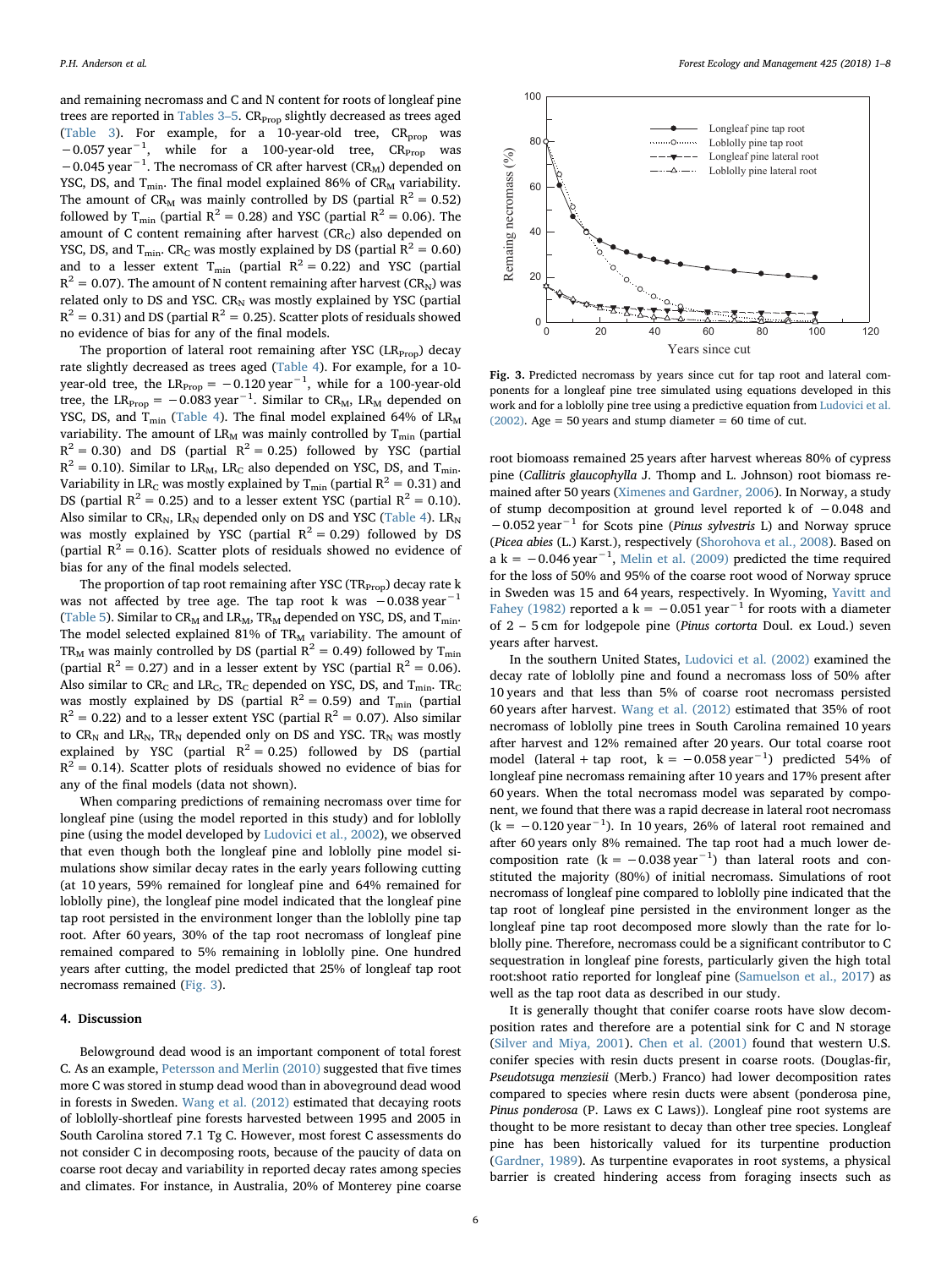termites ([Phillips and Croteau, 1999](#page-6-19)). However, turpentine is only a small component of a range of compounds collectively termed oleoresins that are produced by longleaf pine and other conifers ([Vikström](#page-7-6) [et al., 2005, Eberhardt et al., 2009](#page-7-6)). Components of oleoresin have been shown to increase wood's resistance to microbial decay and insect infestation ([Hart and Shrimpton, 1979, Klepzig et al., 1996, Nerg et al.,](#page-6-20) [2004, Eberhardt et al., 2009](#page-6-20)). [Eberhardt et al. \(2009\)](#page-6-3) showed that monoterpenes persist for long periods in heartwood and sapwood of longleaf pine tap roots.

Decomposing root systems provide many benefits to forests including carbon sequestration as well as a favorable soil matrix for live root development, because of decreased soil bulk density and increased water and nutrient availability adjacent to the stumps. Loblolly pine trees growing in natural stands in close proximity to old stumps showed an increase in productivity of 28% compared to trees growing farther from old stumps [\(Van Lear et al., 2000](#page-7-7)) presumably due to decreased soil bulk density near the stump ("relic root channels") where live trees root systems could better infiltrate. In the present study, live roots were observed growing in relic root channels, but we did not quantify the extent of live root occupation in root channels. In the soil surrounding decomposing stumps in a naturally regenerated loblolly pine stand in South Carolina, increases in soil N and soil C contents and increased live root density were found 16 years following tree cutting ([Van Lear et al.,](#page-7-7) [2000\)](#page-7-7). Increased soil N and soil C contents were found in proximity to stumps in 100-year-old mixed oak/maple stands in the Appalachians of Virginia ([Sucre and Fox, 2009\)](#page-7-0). In our study, soil N content at the 10–20 depth was 16% higher adjacent to the stump compared to the midpoint location between the stump and nearest tree, indicating that decaying stumps may improve soil fertility. Soil C content was 32% higher at the stump compared to mid-point at the 10–20 depth and 35% higher at the stump than the mid-point position at the 20–30 cm depth. At the 0–20 cm depth, soil bulk density was highest at the mid-point compared the stump which affected the total soil C and N content values. Thus, higher soil C content associated with the area surrounding stumps also has implications for soil C sequestration; not only is C stored within the decaying stump but decaying stumps also contribute C to the surrounding soil matrix.

#### 5. Conclusions

The decay models developed by this work provide new tools to estimate longleaf pine coarse root necromass and C storage in decomposing roots in longleaf pine forests across the species' range. Our results demonstrate that the persistence of longleaf pine coarse root necromass makes decaying tap roots an important contribution to C sequestration in longleaf pine forests. For instance, C sequestered in residual longleaf pine tap roots from previous harvests or mortality may account for majority of C stocks in young stands ([Samuelson et al.,](#page-6-0) [2014\)](#page-6-0). In addition, lower soil bulk density adjacent to the stumps provides a potential conduit for root infiltration. Increased soil C and N contents near stumps may enhance long term soil productivity. As hypothesized, tap root decomposition rates were lower than reported for loblolly pine, at least on one site, indicating that tap root necromass is more important to long-term forest C sequestration in longleaf pine forests than in loblolly pine forests. Further research with loblolly pine might further support our observation.

## Acknowledgements

This research was supported wholly (or in part) by the US Department of Defense through the Strategic Environmental Research and Development Program (SERDP). The authors wish to thank Jason Jackson, Shelly Hooke, Robert Eaton, Tom Christensen, Joel Burley, Lance Kress, and Karen Sarsony for assistance in sample collection, preparation, and analysis. We would also like to thank Brian Waldrep from Fort Benning, Land Management Division, Lyn McDonald, USDA

Forest Service, Kisatchie National Forest Calcasieu Ranger District, the North Carolina Wildlife Resources Commission, the staff of the Austin Cary Forest, Doug French, USDA Forest Service Croatan National Forest, Susan Cohen, and Austin Powell from Camp Lejeune, Forest Management Program for their assistance.

#### References

- <span id="page-6-8"></span>[Angers, D.A., Caron, A., 1998. Plant-induced changes in soil stucture: processes and](http://refhub.elsevier.com/S0378-1127(17)32133-3/h0005) [feedbacks. Biogechemistry 42, 55](http://refhub.elsevier.com/S0378-1127(17)32133-3/h0005)–71.
- <span id="page-6-17"></span>Chen, H., Harmon, M.E., Griffi[ths, 2001. Decompostion and nitrogen release from de](http://refhub.elsevier.com/S0378-1127(17)32133-3/h0010)[composing woody roots in coniferous forests of the Paci](http://refhub.elsevier.com/S0378-1127(17)32133-3/h0010)fic Northwest: a chronos[quence approach. Can. J. For. Res. 31, 246](http://refhub.elsevier.com/S0378-1127(17)32133-3/h0010)–260.
- [Clemmensen, K., Bahr, A., Ovaskainen, O., Dahlberg, A., Ekblad, A., Wallander, H.,](http://refhub.elsevier.com/S0378-1127(17)32133-3/h0015) [Stenlid, J., Finlay, R., Wardle, D., Lindahl, B., 2013. Roots and associated fungi drive](http://refhub.elsevier.com/S0378-1127(17)32133-3/h0015) [long-term carbon sequestration in a boreal forest. Science 339, 1615](http://refhub.elsevier.com/S0378-1127(17)32133-3/h0015)–1618.
- <span id="page-6-3"></span>[Eberhardt, T.L., Sheridan, P.M., Mahfouz, J.M., 2009. Monoterpene persistence in the](http://refhub.elsevier.com/S0378-1127(17)32133-3/h0020) [sapwood and heartwood of longleaf pine stumps: assessment of di](http://refhub.elsevier.com/S0378-1127(17)32133-3/h0020)fferences in composition and stability under fi[eld conditions. Can. J. For. Res. 39, 1357](http://refhub.elsevier.com/S0378-1127(17)32133-3/h0020)–1365.
- <span id="page-6-18"></span>[Gardner, F.H.J., 1989. Wood Naval Stores. In: Zinkel, D.F. \(Ed.\), Naval Stores: Production,](http://refhub.elsevier.com/S0378-1127(17)32133-3/h0025) [Chemistry, and Utilization. Pulp Chemical Association, New York, pp. 143](http://refhub.elsevier.com/S0378-1127(17)32133-3/h0025)–157.
- <span id="page-6-5"></span>[Garrett, L.G., Oliver, G.R., Pearce, S.H., Davis, M.R., 2008. Decomposition of](http://refhub.elsevier.com/S0378-1127(17)32133-3/h0030) Pinus radiata [coarse woody debris in New Zealand. For. Ecol. Manage. 255, 3839](http://refhub.elsevier.com/S0378-1127(17)32133-3/h0030)–3845.
- <span id="page-6-9"></span>[Gonzalez-Benecke, C.A., Samuelson, L.J., Martin, T.A., Cropper Jr, W.P., Johnsen, K.H.,](http://refhub.elsevier.com/S0378-1127(17)32133-3/h0035) [Stokes, T.A., Butnor, J.R., Anderson, P.H., 2015. Modeling the e](http://refhub.elsevier.com/S0378-1127(17)32133-3/h0035)ffects of forest management on in situ and ex situ [longleaf pine forest carbon stocks. For. Ecol.](http://refhub.elsevier.com/S0378-1127(17)32133-3/h0035) [Manage. 355, 24](http://refhub.elsevier.com/S0378-1127(17)32133-3/h0035)–36.
- <span id="page-6-20"></span>[Hart, J.H., Shrimpton, D., 1979. Role of stilbenes in resistance of wood to decay.](http://refhub.elsevier.com/S0378-1127(17)32133-3/h0040) [Phytopathology 69, 1138](http://refhub.elsevier.com/S0378-1127(17)32133-3/h0040)–1143.
- <span id="page-6-7"></span>[Jurgensen, M., Harvey, A., Graham, R., Page-Dumroese, D., Tonn, J., Larsen, M., Jain, T.,](http://refhub.elsevier.com/S0378-1127(17)32133-3/h0045) [1997. Impacts of timber harvesting on soil organic matter, nitrogen, productivity, and](http://refhub.elsevier.com/S0378-1127(17)32133-3/h0045) [health of Inland Northwest forests. For. Sci. 43, 234](http://refhub.elsevier.com/S0378-1127(17)32133-3/h0045)–251.
- Klepzig, K.D., Smalley, E.B., Raff[a, K.F., 1996. Combined chemical defenses against an](http://refhub.elsevier.com/S0378-1127(17)32133-3/h0050) [insect-fungal complex. J. Chem. Ecol. 22, 1367](http://refhub.elsevier.com/S0378-1127(17)32133-3/h0050)–1388.
- <span id="page-6-11"></span>[Levy, P.E., Hale, S.E., Nicoll, B.C., 2004. Biomass expansion factors and root:shoot ratios](http://refhub.elsevier.com/S0378-1127(17)32133-3/h0055) [for coniferous tree species in Great Britain. For.: Int. J. For. Res. 77, 421](http://refhub.elsevier.com/S0378-1127(17)32133-3/h0055)–430.
- <span id="page-6-4"></span>[Ludovici, K.H., Zarnoch, S.J., Richter, D.D., 2002. Modeling](http://refhub.elsevier.com/S0378-1127(17)32133-3/h0060) in-situ pine root decom[position using data from a 60-year chronosequence. Can. J. For. Res. 32, 1675](http://refhub.elsevier.com/S0378-1127(17)32133-3/h0060)–1684.
- <span id="page-6-15"></span>[Melin, Y., Petersson, H., Nordfjell, T., 2009. Decomposition of stump and root systems of](http://refhub.elsevier.com/S0378-1127(17)32133-3/h0065) [Norway spruce in Sweden-A modelling approach. For. Ecol. Manage. 257,](http://refhub.elsevier.com/S0378-1127(17)32133-3/h0065) 1445–[1451](http://refhub.elsevier.com/S0378-1127(17)32133-3/h0065).
- [Mobley, M.L., Richter, D.D., Heine, P.R., 2012. Accumulation and decay of woody det](http://refhub.elsevier.com/S0378-1127(17)32133-3/h0070)[ritus in a humid subtropical secondary pine forest. Can. J. For. Res. 43, 109](http://refhub.elsevier.com/S0378-1127(17)32133-3/h0070)–118.
- [Nerg, A.-M., Heijari, J., Noldt, U., Viitanen, H., Vuorinen, M., Kainulainen, P.,](http://refhub.elsevier.com/S0378-1127(17)32133-3/h0075) Holopainen, J., 2004. Signifi[cance of wood terpenoids in the resistance of Scots pine](http://refhub.elsevier.com/S0378-1127(17)32133-3/h0075) [provenances against the old house borer,](http://refhub.elsevier.com/S0378-1127(17)32133-3/h0075) Hylotrupes bajulus, and brown-rot fungus, Coniophora puteana[. J. Chem. Ecol. 30, 125](http://refhub.elsevier.com/S0378-1127(17)32133-3/h0075)–141.
- <span id="page-6-12"></span>Neter, J., Kutner, M.H., Nachtsheim, C.J., Wasserman, W. 1996. Applied linear statistical models. Irwin Chicago.
- [Palviainen, M., Finér, L., 2015. Decomposition and nutrient release from Norway spruce](http://refhub.elsevier.com/S0378-1127(17)32133-3/h0085) coarse roots and stumps – [A 40-year chronosequence study. For. Ecol. Manage. 358,](http://refhub.elsevier.com/S0378-1127(17)32133-3/h0085) 1–[11.](http://refhub.elsevier.com/S0378-1127(17)32133-3/h0085)
- [Palviainen, M., Finér, L., Laiho, R., Shorohova, E., Kapitsa, E., Vanha-Majamaa, I., 2010.](http://refhub.elsevier.com/S0378-1127(17)32133-3/h0090) [Carbon and nitrogen release from decomposing Scots pine, Norway spruce and silver](http://refhub.elsevier.com/S0378-1127(17)32133-3/h0090) [birch stumps. For. Ecol. Manage. 259, 390](http://refhub.elsevier.com/S0378-1127(17)32133-3/h0090)–398.
- <span id="page-6-13"></span>[Petersson, H., Merlin, Y., 2010. Estimating the biomass and carbon pool of stump systems](http://refhub.elsevier.com/S0378-1127(17)32133-3/h0095) [at a national scale. For. Ecol. Manage. 260, 466](http://refhub.elsevier.com/S0378-1127(17)32133-3/h0095)–471.
- <span id="page-6-19"></span>[Phillips, M.A., Croteau, R.B., 1999. Resin-based defenses in conifers. Trends Plant Sci. 4,](http://refhub.elsevier.com/S0378-1127(17)32133-3/h0100) 184–[190](http://refhub.elsevier.com/S0378-1127(17)32133-3/h0100).
- <span id="page-6-1"></span>[Radtke, P.J., Amateis, R.L., Prisley, S.P., Copenheaver, C.A., Chojnacky, D.C., Pittman,](http://refhub.elsevier.com/S0378-1127(17)32133-3/h0105) [J.R., Burkhart, H.E., 2009. Modeling production and decay of coarse woody debris in](http://refhub.elsevier.com/S0378-1127(17)32133-3/h0105) [loblolly pine plantations. For. Ecol. Manage. 257, 790](http://refhub.elsevier.com/S0378-1127(17)32133-3/h0105)–799.
- <span id="page-6-6"></span>[Richter Jr, D.D., Markewitz, D., 2001. Understanding Soil Change: Soil Sustainability](http://refhub.elsevier.com/S0378-1127(17)32133-3/h0110) [Over Millennia, Centuries, and Decades. Cambridge University Press.](http://refhub.elsevier.com/S0378-1127(17)32133-3/h0110)
- <span id="page-6-0"></span>[Samuelson, L.J., Stokes, T.A., Butnor, J.R., Johnsen, K.H., Gonzalez-Benecke, C.A.,](http://refhub.elsevier.com/S0378-1127(17)32133-3/h0115) [Anderson, P., Jackson, J., Ferrari, L., Martin, T.A., Cropper, W.P., 2014. Ecosystem](http://refhub.elsevier.com/S0378-1127(17)32133-3/h0115) carbon stocks in Pinus palustris [forests. Can. J. For. Res. 44, 476](http://refhub.elsevier.com/S0378-1127(17)32133-3/h0115)–486.
- <span id="page-6-10"></span>[Samuelson, L.J., Stokes, T.A., Butnor, J.R., Johnsen, K.H., Gonzalez-Benecke, C.A.,](http://refhub.elsevier.com/S0378-1127(17)32133-3/h0120) [Martin, T.A., Cropper, W.P., Anderson, P.H., Ramirez, M.R., Lewis, J.C., 2017.](http://refhub.elsevier.com/S0378-1127(17)32133-3/h0120) [Ecosystem carbon density and allocation across a chronosequence of longleaf pine](http://refhub.elsevier.com/S0378-1127(17)32133-3/h0120) [forests. Ecol. Appl. 27, 244](http://refhub.elsevier.com/S0378-1127(17)32133-3/h0120)–259.
- <span id="page-6-2"></span>[Schimel, D.S., House, J.I., Hibbard, K.A., Bousquet, P., Ciais, P., Peylin, P., Braswell, B.H.,](http://refhub.elsevier.com/S0378-1127(17)32133-3/h0125) [Apps, M.J., Baker, D., Bondeau, A., Canadell, J., Churkina, G., Cramer, W., Denning,](http://refhub.elsevier.com/S0378-1127(17)32133-3/h0125) [A.S., Field, C.B., Friedlingstein, P., Goodale, C., Heimann, M., Houghton, R.A.,](http://refhub.elsevier.com/S0378-1127(17)32133-3/h0125) [Melillo, J.M., Moore, B., Murdiyarso, D., Noble, I., Pacala, S.W., Prentice, I.C.,](http://refhub.elsevier.com/S0378-1127(17)32133-3/h0125) [Raupach, M.R., Rayner, P.J., Scholes, R.J., Ste](http://refhub.elsevier.com/S0378-1127(17)32133-3/h0125)ffen, W.L., Wirth, C., 2001. Recent [patterns and mechanisms of carbon exchange by terrestrial ecosystems. Nature 414,](http://refhub.elsevier.com/S0378-1127(17)32133-3/h0125) 169–[172](http://refhub.elsevier.com/S0378-1127(17)32133-3/h0125).
- <span id="page-6-14"></span>[Shorohova, E., Kapitsa, E., Vanha-Majamaa, I., 2008. Decomposition of stumps in a](http://refhub.elsevier.com/S0378-1127(17)32133-3/h0130) [chronosequence after clear-felling vs. clear-felling with prescribed burning in a](http://refhub.elsevier.com/S0378-1127(17)32133-3/h0130) [southern boreal forest in Finland. For. Ecol. Manage. 255, 3606](http://refhub.elsevier.com/S0378-1127(17)32133-3/h0130)–3612.
- <span id="page-6-16"></span>[Silver, W., Miya, R., 2001. Global patterns in root decomposition: comparisons of climate](http://refhub.elsevier.com/S0378-1127(17)32133-3/h0135) and litter quality eff[ects. Oecologia 129, 407](http://refhub.elsevier.com/S0378-1127(17)32133-3/h0135)–419.